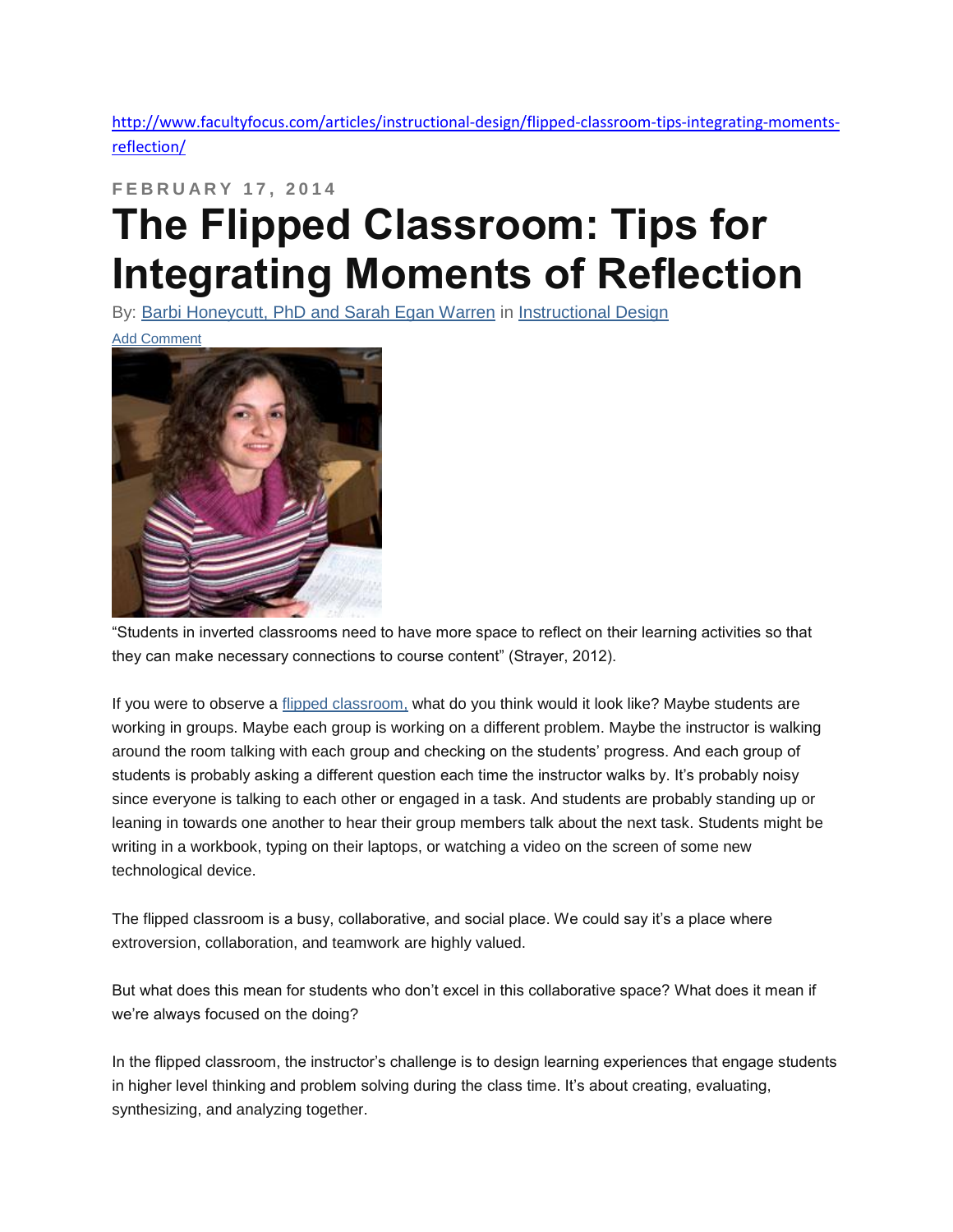But, are we missing a whole segment of our student population and minimizing the importance of reflective engagement in favor of active engagement by only defining the flip in terms of collaborative learning?

Other scholars have explored these questions from different perspectives, all in an effort to learn more about how to increase student success, engagement, and learning. Felder and Silverman (1988) addressed it in their work with learning styles and learning preferences. Bonwell and Sutherland (1996) discussed it in their model based on the active learning continuum. Chesborough (1999) examined it in the context of the Myers-Briggs Personality Inventory (MBTI). And more recently, Monahan (2013) addressed it her *Faculty Focus* article titled, ["Keeping Introverts in Mind in Your Active Learning](http://www.facultyfocus.com/articles/teaching-and-learning/keeping-introverts-in-mind-in-your-active-learning-classroom/)  [Classroom."](http://www.facultyfocus.com/articles/teaching-and-learning/keeping-introverts-in-mind-in-your-active-learning-classroom/) Monahan has certainly touched on a topic of high interest to the Faculty Focus community, which prompted us to think about how this relates to the flipped classroom. When we submitted this article for publication, Monahan's article had 132 tweets, 226 likes on Facebook, and 64 shares and pins through LinkedIn, Pinterest, and Google+. Those are impressive numbers for our community. It seems many of us are looking for ways to ensure all of our students are successful and feel valued in our classrooms.

There are numerous inventories and assessments for identifying how students' personalities, learning styles, and intelligences can inform the design of learning experiences. No matter your stance on these assessments, most of us are familiar with the language of extrovert and introvert. The MBTI, The Big Five, and the Strong-Campbell Interest Inventory all use this common vocabulary of extroversion and introversion. The vocabulary is the basis for the New York Times bestseller, *Quiet: The Power of Introverts in a World that Can't Stop Talking,* and there are more than 1,200 books on Amazon dedicated to the introvert/extrovert terminology. The introvert/extrovert is a powerful way to think about the design of our learning environments.

## **So what does this mean for the flipped class?**

Many flipped learning strategies seem to favor the extrovert (leading a class discussion, brainstorming as a group, engaging in small group conversations, playing games, creating models, recording a video, solving problems, etc.). All of these strategies require interacting, socializing, and working collaboratively. While extroverts may thrive in these situations, drawbacks exist. As Cain (2012) explains, "The New Groupthink elevates teamwork above all else. It insists that creativity and intellectual achievement come from a gregarious place. It has many powerful advocates" (p. 75). However, are we missing valuable contributions from students who don't speak up or thrive in these highly interactive situations? Cain (2012) continues, "Introverts prefer to work independently, and solitude can be a catalyst to innovation" (p. 74). Some of the best ideas may come from a student who worked on a creative task by himself/herself but didn't share it with his/her group. If we never give the students an opportunity to reflect or work individually in the flipped space, then we're doing a disservice to both introverts and extroverts. All students benefit from reflection, not just introverts. Reflection allows students time to pause, think, make connections, and work through an idea before others have any input or criticism.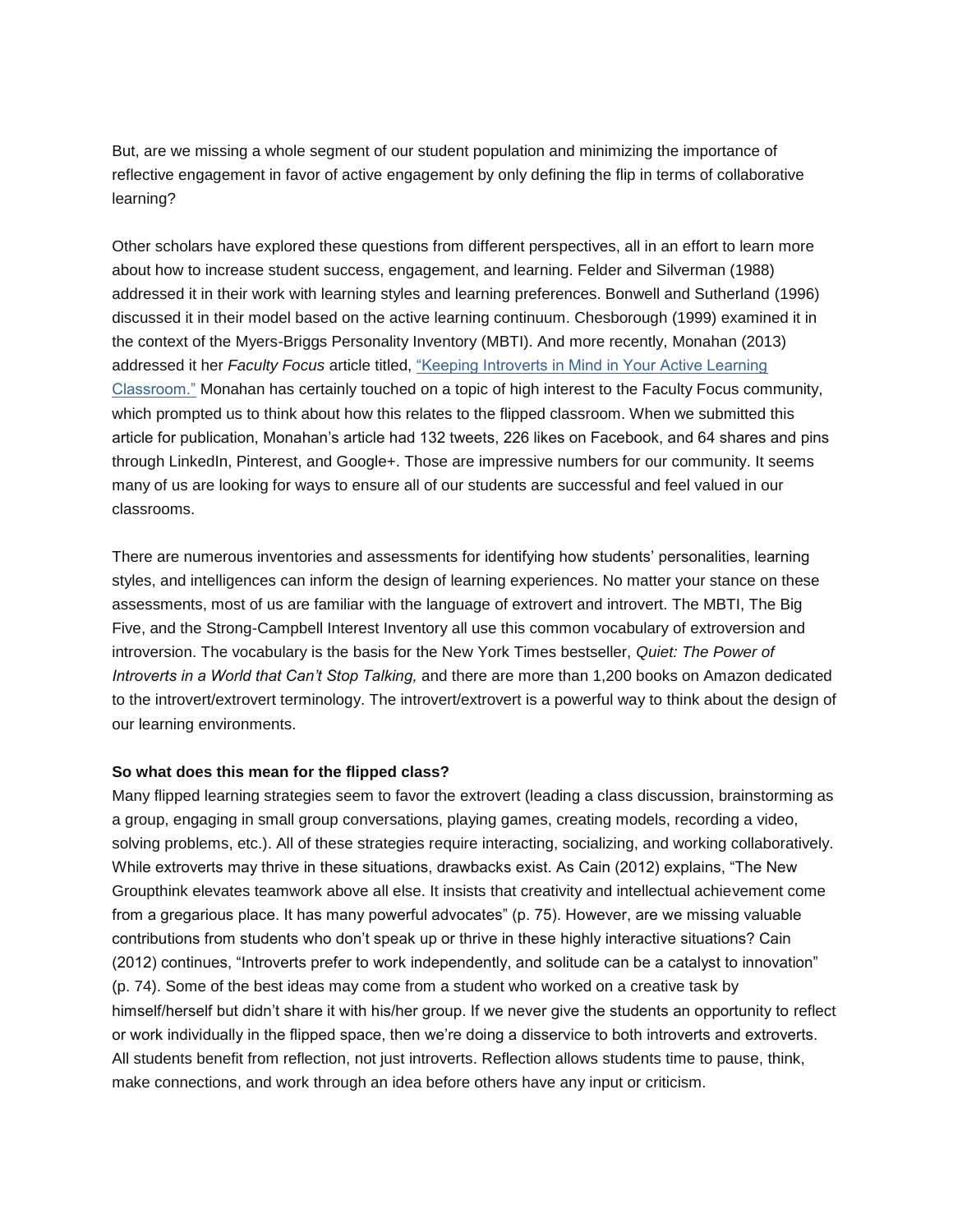If we refer back to the opening quote from Strayer (2012), the question we should be asking ourselves is, "How do we create the reflective space in the flipped learning environment?" Asking the question in this way puts this emphasis on the reflection, and reflection is a skill all learners need, especially in active learning environments and flipped classrooms. Asking the question in this way also encourages us to look carefully at how we design our time in class with our students. Simply moving all of the reflective activities outside of class time isn't addressing the needs of our students.

So, what can we do? To start the conversation, here are three strategies to integrate reflection into the flipped classroom:

- 1. **Think, Write, Share.** Similar to the popular "Think, Pair, Share" strategy many of us use in our classes, this strategy adds more time for individual work and reflection. Ask students to think about a question or problem first. After a few minutes, give students time to write, map, or draw their ideas. Then allow time for sharing in pairs, small groups, or among the whole class.
- 2. **Writing Prompts.** Begin class with a writing prompt based on the higher levels of Bloom's Taxonomy. Give students a chunk of time to create a draft, interpret a finding, analyze these two author's points of view, etc. before class begins. Alternatively, if you assigned the writing prompt for homework, then allow students time in the beginning of class to re-read it and make edits before sharing.
- 3. **SWOT Analysis.** Give each student a piece of paper (or access to a laptop or other technological tool). Ask students to conduct a SWOT analysis based on the some part of the content. A SWOT analysis is a method for identifying and analyzing the Strengths, Weaknesses, Opportunities, and Threats. You could assign students one piece of the analysis if you have limited time.

By integrating moments of reflection into the flipped classroom, we can create a learning environment that both challenges and supports all learners and ultimately allow opportunities for all students to engage in both active and reflective experiences. We're not trying to change our students' ways of interacting with the world. As Monahan said, "Our goal is not to turn introverts into extroverts, or vice versa, but to maximize learning for all students." We've shared three strategies for reflection to start the conversation. Do you have other ideas to share?

## **References:**

Bonwell, C. & Sutherland, T. (1996). The active learning continuum: Choosing activities to engage students in the classroom. *New Directions for Teaching and Learning.* no. 67. Jossey-Bass. Cain, S. (2012). *The power of introverts in a world that can't stop talking.* Crown: New York. Chesborough, S. (February 1999). Do social work students learn differently? MBTI implications for teaching that address social work students' current learning styles. *Journal of Psychological Type.* 69(2), 23-41. Center for Psychological Type, Inc.

Felder, R. & Silverman, L. (1988). Learning and teaching styles in engineering education. *Engineering Education,* 78(7), 674-681.